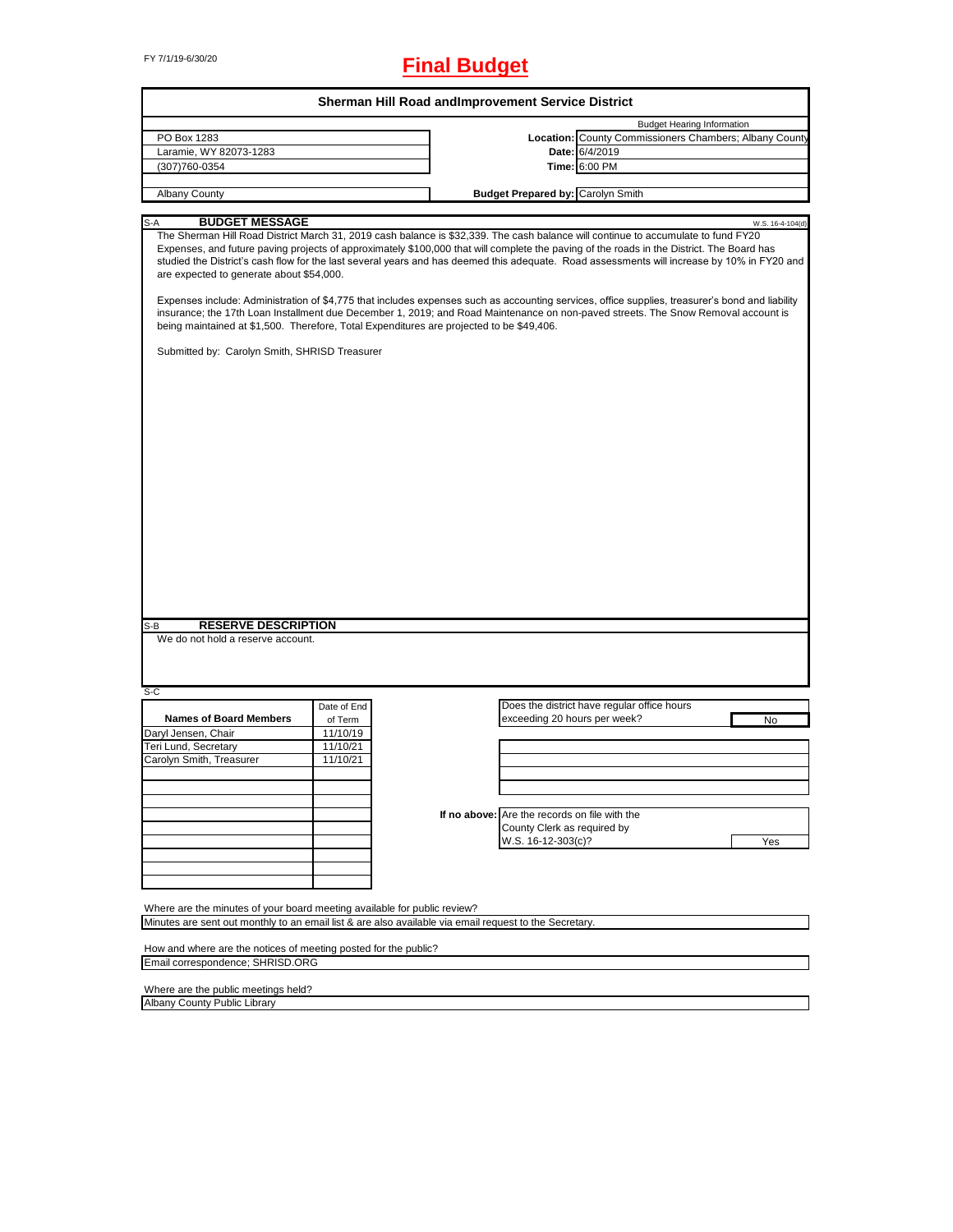## **FINAL BUDGET SUMMARY**

| <b>OVERVIEW</b> |                                                      | 2017-2018<br>Actual | 2018-2019<br>Estimated | 2019-2020<br>Proposed | Final Approval |
|-----------------|------------------------------------------------------|---------------------|------------------------|-----------------------|----------------|
|                 |                                                      |                     |                        |                       |                |
| $S-1$           | <b>Total Budgeted Expenditures</b>                   | \$27.841            | \$97,425               | \$34,151              | \$34,151       |
| $S-2$           | <b>Total Principal to Pay on Debt</b>                | \$12,820            | \$14,392               | \$15,255              | \$15,255       |
| $S-3$           | <b>Total Change to Restricted Funds</b>              | \$0                 | \$0                    | \$0                   | \$0            |
|                 |                                                      |                     |                        |                       |                |
| $S-4$           | Total General Fund and Forecasted Revenues Available | \$155,441           | \$154,781              | \$95,773              | \$95,773       |
|                 |                                                      |                     |                        |                       |                |
| $S-5$           | Amount requested from County Commissioners           | \$50,907            | \$48,780               | \$54.000              | \$54,000       |
|                 |                                                      |                     |                        |                       |                |
| $S-6$           | <b>Additional Funding Needed:</b>                    |                     |                        | \$0                   | \$0            |

| <b>REVENUE SUMMARY</b> |                                                                                 | 2017-2018<br>Actual | 2018-2019<br>Estimated | 2019-2020<br>Proposed | <b>Final Approval</b>                             |
|------------------------|---------------------------------------------------------------------------------|---------------------|------------------------|-----------------------|---------------------------------------------------|
|                        |                                                                                 |                     |                        |                       |                                                   |
| $S-7$                  | <b>Operating Revenues</b>                                                       | \$0                 | \$0                    | \$0                   | \$0                                               |
| $S-8$                  | Tax levy (From the County Treasurer)                                            | \$50,907            | \$48,780               | \$54,000              | \$54,000                                          |
| $S-9$                  | <b>Government Support</b>                                                       | \$0                 | \$0                    | \$0                   | \$0                                               |
| $S-10$                 | Grants                                                                          | \$0                 | \$0                    | \$0                   | \$0                                               |
| $S-11$                 | Other County Support (Not from Co. Treas.)                                      | \$0                 | \$0                    | \$0                   | \$0                                               |
| $S-12$                 | <b>Miscellaneous</b>                                                            | \$148               | \$1,615                | \$60                  | \$60                                              |
| $S-13$                 | <b>Other Forecasted Revenue</b>                                                 | \$0                 | \$0                    | \$0                   | \$0                                               |
|                        |                                                                                 |                     |                        |                       |                                                   |
| $S-14$                 | <b>Total Revenue</b>                                                            | \$51,056            | \$50,395               | \$54,060              | \$54.060                                          |
|                        | FY 7/1/19-6/30/20                                                               |                     |                        |                       | Sherman Hill Road and mprovement Service District |
|                        | <b>EXPENDITURE SUMMARY</b>                                                      | 2017-2018           | 2018-2019              | 2019-2020             | Final Approval                                    |
|                        |                                                                                 | Actual              | Estimated              | Proposed              |                                                   |
|                        |                                                                                 | \$0                 | \$79,527               | \$0                   | \$0                                               |
| $S-15$<br>$S-16$       | <b>Capital Outlay</b><br><b>Interest and Fees On Debt</b>                       | \$6,361             | \$4,789                | \$3,926               | \$3,926                                           |
| $S-17$                 | <b>Administration</b>                                                           | \$2,563             | \$2,145                | \$4,175               |                                                   |
| $S-18$                 | <b>Operations</b>                                                               | \$18,317            | \$10,364               | \$25,450              | \$4,175<br>\$25,450                               |
| $S-19$                 | <b>Indirect Costs</b>                                                           | \$600               | \$600                  | \$600                 | \$600                                             |
| S-20R                  | <b>Expenditures paid by Reserves</b>                                            | \$0                 | \$0                    | \$0                   | \$0                                               |
| $S-20$                 | <b>Total Expenditures</b>                                                       | \$27,841            | \$97,425               | \$34,151              | \$34,151                                          |
|                        |                                                                                 |                     |                        |                       |                                                   |
|                        | <b>DEBT SUMMARY</b>                                                             | 2017-2018           | 2018-2019              | 2019-2020             |                                                   |
|                        |                                                                                 | Actual              | Estimated              | Proposed              | <b>Final Approval</b>                             |
|                        |                                                                                 |                     |                        |                       |                                                   |
| $S-21$                 | <b>Principal Paid on Debt</b>                                                   | \$12,820            | \$14,392               | \$15,255              | \$15,255                                          |
|                        |                                                                                 | 2017-2018           | 2018-2019              | 2019-2020             |                                                   |
|                        | <b>CASH AND INVESTMENTS</b>                                                     | Actual              | Estimated              | Proposed              | <b>Final Approval</b>                             |
|                        |                                                                                 |                     |                        |                       |                                                   |
| $S-22$                 | <b>TOTAL GENERAL FUNDS</b>                                                      | \$104,386           | \$104,386              | \$41,713              | \$41,713                                          |
|                        |                                                                                 |                     |                        |                       |                                                   |
| $S-23$                 | <b>Summary of Reserve Funds</b><br><b>Beginning Balance in Reserve Accounts</b> |                     |                        |                       |                                                   |
| $S-24$                 | a. Depreciation Reserve                                                         | \$0                 | \$0                    | \$0                   | \$0                                               |
| $S-25$                 | b. Other Reserve                                                                | \$0                 | \$0                    | \$0                   | \$0                                               |
| $S-26$                 | c. Emergency Reserve (Cash)                                                     | \$0                 | \$0                    | \$0                   | \$0                                               |
|                        | Total Reserves (a+b+c)                                                          | \$0                 | \$0                    | \$0                   | \$0                                               |
| $S-27$                 | Amount to be added                                                              |                     |                        |                       |                                                   |
| $S-28$                 | a. Depreciation Reserve                                                         | \$0                 | \$0                    | \$0                   | \$0                                               |
| $S-29$                 | b. Other Reserve                                                                | \$0                 | \$0                    | \$0                   | \$0                                               |
| $S-30$                 | c. Emergency Reserve (Cash)                                                     | \$0                 | \$0                    | \$0                   | \$0                                               |
|                        | Total to be added (a+b+c)                                                       | \$0                 | \$0                    | \$0                   | \$0                                               |
|                        |                                                                                 |                     |                        |                       |                                                   |
| $S-31$                 | Subtotal                                                                        | \$0                 | \$0                    | \$0                   | \$0                                               |
| $S-32$                 | Less Total to be spent                                                          | \$0                 | \$0                    | \$0                   | \$0                                               |
| $S-33$                 | <b>TOTAL RESERVES AT END OF FISCAL YEAR</b>                                     | \$0                 | \$0                    | \$0                   | \$0                                               |
|                        |                                                                                 |                     |                        |                       | <b>End of Summary</b>                             |

*Budget Officer / District Official (if not same as "Submitted by")*

Laramie, WY 82073-1283

**DISTRICT ADDRESS:** PO Box 1283 **PREPARED BY:** Carolyn Smith

Date adopted by Special District

**DISTRICT PHONE:** (307)760-0354

1/23/19 *Form approved by Wyoming Department of Audit, Public Funds Division Prepared in compliance with the Uniform Municipal Fiscal Procedures Act (W.S. 16-4-101 through 124) as it applies.*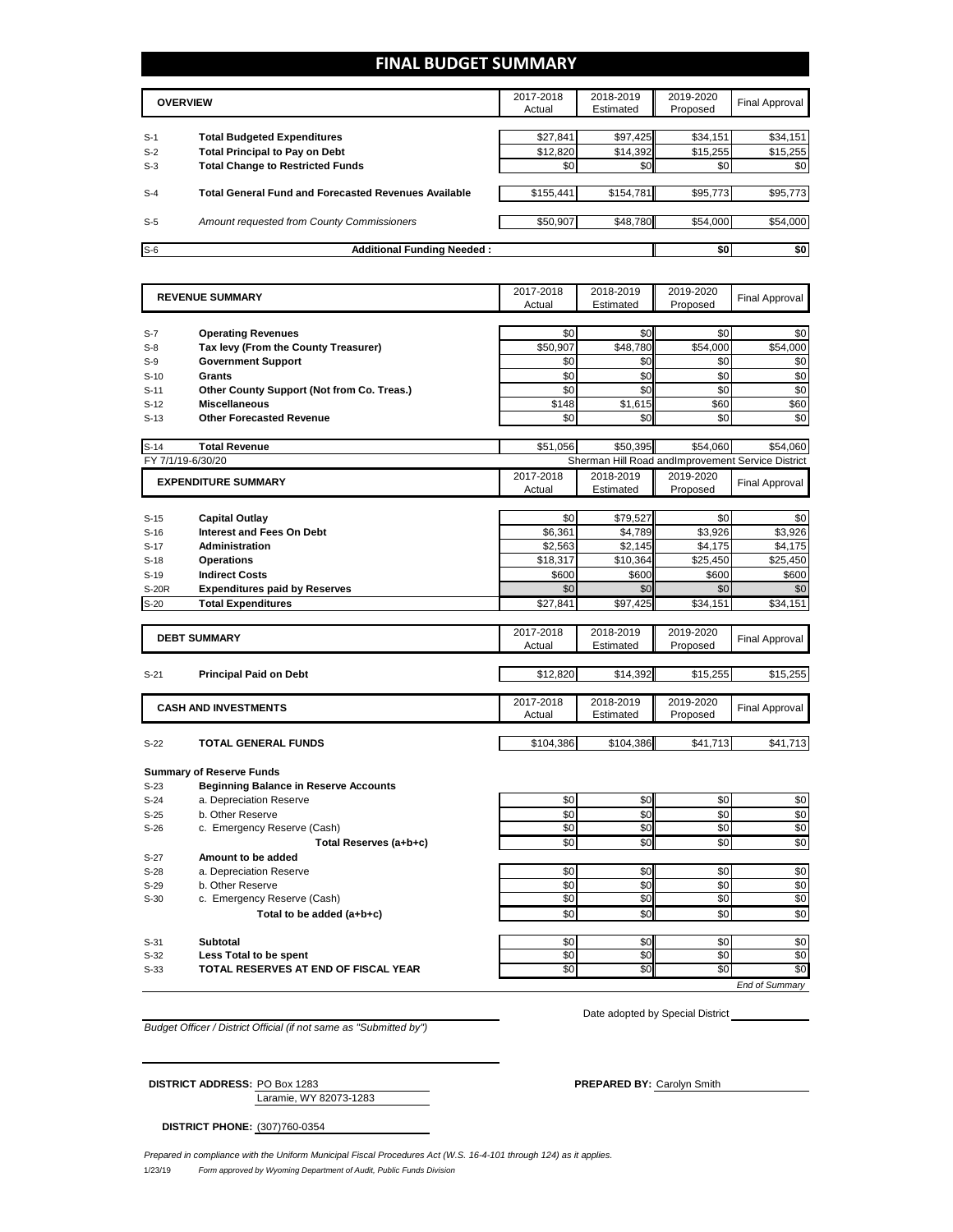## **Final Budget**

Sherman Hill Road andImprovement Service District **NAME OF DISTRICT/BOARD**

**FYE** 6/30/2020

|                                              | <b>PROPERTY TAXES AND ASSESSMENTS</b>                                                                                 |                     |                        |                       |                       |
|----------------------------------------------|-----------------------------------------------------------------------------------------------------------------------|---------------------|------------------------|-----------------------|-----------------------|
|                                              |                                                                                                                       | 2017-2018<br>Actual | 2018-2019<br>Estimated | 2019-2020<br>Proposed | <b>Final Approval</b> |
| $R-1$<br>$R-1.1$<br>$R - 1.2$                | <b>Property Taxes and Assessments Received</b><br>Tax Levy (From the County Treasurer)<br><b>Other County Support</b> | \$50,907            | \$48,780               | \$54,000              | \$54,000              |
|                                              | <b>FORECASTED REVENUE</b>                                                                                             |                     |                        |                       |                       |
|                                              |                                                                                                                       | 2017-2018<br>Actual | 2018-2019<br>Estimated | 2019-2020<br>Proposed | <b>Final Approval</b> |
| $R-2$                                        | <b>Revenues from Other Governments</b>                                                                                |                     |                        |                       |                       |
| $R - 2.1$<br>$R-2.2$<br>$R-2.3$<br>$R-2.4$   | State Aid<br>Additional County Aid (non-treasurer)<br>City (or Town) Aid<br>Other (Specify)                           |                     |                        |                       |                       |
| $R-2.5$                                      | <b>Total Government Support</b>                                                                                       | \$0                 | \$0                    | \$0                   | \$0                   |
| $R-3$                                        | <b>Operating Revenues</b>                                                                                             |                     |                        |                       |                       |
| $R - 3.1$<br>$R - 3.2$                       | <b>Customer Charges</b><br>Sales of Goods or Services                                                                 |                     |                        |                       |                       |
| $R - 3.3$                                    | <b>Other Assessments</b>                                                                                              |                     |                        |                       |                       |
| $R - 3.4$                                    | <b>Total Operating Revenues</b>                                                                                       | \$0                 | \$0                    | \$0                   | \$0                   |
| $R-4$<br>$R - 4.1$<br>$R - 4.2$<br>$R - 4.3$ | Grants<br><b>Direct Federal Grants</b><br>Federal Grants thru State Agencies<br><b>Grants from State Agencies</b>     |                     |                        |                       |                       |
| $R - 4.4$                                    | <b>Total Grants</b>                                                                                                   | \$0                 | \$0                    | \$0                   | \$0                   |
| $R-5$                                        | <b>Miscellaneous Revenue</b>                                                                                          |                     |                        |                       |                       |
| $R - 5.1$<br>$R-5.2$                         | Interest<br>Funds from dist. Members<br>Other: Specify                                                                | \$148               | \$115<br>\$1,500       | \$60                  | \$60                  |
| $R - 5.3$                                    | Other: Additional                                                                                                     |                     |                        |                       |                       |
| $R - 5.4$<br>$R - 5.5$                       | <b>Total Miscellaneous</b><br><b>Total Forecasted Revenue</b>                                                         | \$148<br>\$148      | \$1,615<br>\$1,615     | \$60<br>\$60          | \$60<br>\$60          |
| $R-6$                                        | <b>Other Forecasted Revenue</b>                                                                                       |                     |                        |                       |                       |
| $R - 6.1$<br>$R-6.2$<br>$R-6.3$              | a. Other past due-as estimated by Co. Treas.<br>b. Other forecasted revenue (specify):                                |                     |                        |                       |                       |
| $R-6.4$<br>$R - 6.5$                         |                                                                                                                       |                     |                        |                       |                       |
| $R-6.6$                                      | Total Other Forecasted Revenue (a+b)                                                                                  | $\overline{60}$     | \$0                    | \$0                   | \$0                   |
|                                              |                                                                                                                       |                     |                        |                       |                       |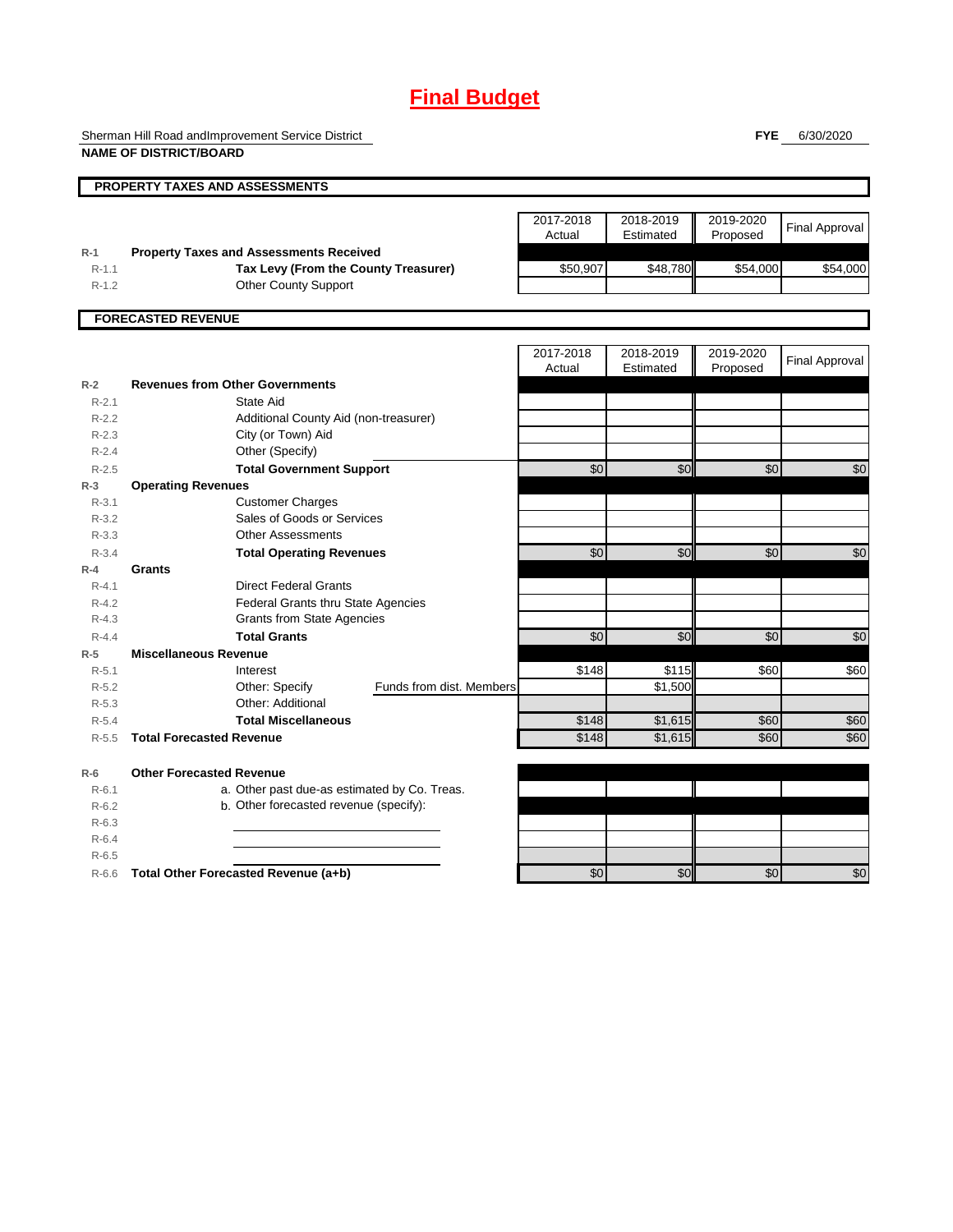## **CAPITAL OUTLAY BUDGET**

| $E-1$     | <b>Capital Outlay</b> |                         |
|-----------|-----------------------|-------------------------|
| $E - 1.1$ |                       | Real Property           |
| $F-12$    |                       | Vehicles                |
| $F-1.3$   |                       | <b>Office Equipment</b> |
| $F-14$    |                       | Other (Specify)         |
| $F-1.5$   |                       | <b>Paving Project</b>   |
| $F-16$    |                       |                         |
| $F-17$    |                       |                         |
| $F-1.8$   | TOTAL CAPITAL OUTLAY  |                         |

|           |                             |                      | 2017-2018 | 2018-2019 | 2019-2020 | <b>Final Approval</b> |
|-----------|-----------------------------|----------------------|-----------|-----------|-----------|-----------------------|
|           |                             |                      | Actual    | Estimated | Proposed  |                       |
|           | <b>Capital Outlay</b>       |                      |           |           |           |                       |
| $E - 1.1$ |                             | <b>Real Property</b> |           |           |           |                       |
| $E-1.2$   |                             | Vehicles             |           |           |           |                       |
| $E-1.3$   |                             | Office Equipment     |           |           |           |                       |
| $E - 1.4$ |                             | Other (Specify)      |           |           |           |                       |
| $E-1.5$   |                             | Paving Project       |           | \$79,527  | \$0       |                       |
| $E-1.6$   |                             |                      |           |           |           |                       |
| $E - 1.7$ |                             |                      |           |           |           |                       |
| $E-1.8$   | <b>TOTAL CAPITAL OUTLAY</b> |                      | \$0       | \$79,527  | \$0       | \$0                   |

### **ADMINISTRATION BUDGET**

| $E-2$     | <b>Personnel Services</b>            |  |
|-----------|--------------------------------------|--|
| $E - 2.1$ | Administrator                        |  |
| $E - 2.2$ | Secretary                            |  |
| $E - 2.3$ | Clerical                             |  |
| $E - 2.4$ | Other (Specify)                      |  |
| $E - 2.5$ |                                      |  |
| $E - 2.6$ |                                      |  |
| $E - 2.7$ |                                      |  |
| $E-3$     | <b>Board Expenses</b>                |  |
| $E - 3.1$ | Travel                               |  |
| $E - 3.2$ | Mileage                              |  |
| $E - 3.3$ | Other (Specify)                      |  |
| $E - 3.4$ |                                      |  |
| $E - 3.5$ |                                      |  |
| $E - 3.6$ |                                      |  |
| $E-4$     | <b>Contractual Services</b>          |  |
| $E - 4.1$ | Legal                                |  |
| $E - 4.2$ | Accounting/Auditing                  |  |
| $E - 4.3$ | Other (Specify)                      |  |
| $E-4.4$   |                                      |  |
| $E - 4.5$ |                                      |  |
| $E - 4.6$ |                                      |  |
| $E-5$     | <b>Other Administrative Expenses</b> |  |
| $E - 5.1$ | <b>Office Supplies</b>               |  |
| $E - 5.2$ | Office equipment, rent & repair      |  |
| $E - 5.3$ | Education                            |  |
| $E - 5.4$ | Registrations                        |  |
| $E - 5.5$ | Other (Specify)                      |  |
| $E - 5.6$ |                                      |  |
| $E - 5.7$ |                                      |  |
| $E - 5.8$ |                                      |  |
| $E-6$     | <b>TOTAL ADMINISTRATION</b>          |  |

|                          |                                      | 2017-2018<br>Actual | 2018-2019<br>Estimated | 2019-2020<br>Proposed | <b>Final Approval</b> |
|--------------------------|--------------------------------------|---------------------|------------------------|-----------------------|-----------------------|
| $\overline{a}$           | <b>Personnel Services</b>            |                     |                        |                       |                       |
| $E - 2.1$                | Administrator                        |                     |                        |                       |                       |
| $E - 2.2$                | Secretary                            |                     |                        |                       |                       |
| $E - 2.3$                | Clerical                             |                     |                        |                       |                       |
| $E - 2.4$                | Other (Specify)                      |                     |                        |                       |                       |
| $E - 2.5$                |                                      |                     |                        |                       |                       |
| $E - 2.6$                |                                      |                     |                        |                       |                       |
| $E - 2.7$                |                                      |                     |                        |                       |                       |
| $\overline{\phantom{a}}$ | <b>Board Expenses</b>                |                     |                        |                       |                       |
| $E - 3.1$                | Travel                               |                     |                        |                       |                       |
| $E - 3.2$                | Mileage                              |                     |                        |                       |                       |
| $E - 3.3$                | Other (Specify)                      |                     |                        |                       |                       |
| $E - 3.4$                |                                      |                     |                        |                       |                       |
| $E - 3.5$                |                                      |                     |                        |                       |                       |
| $E - 3.6$                |                                      |                     |                        |                       |                       |
| f.                       | <b>Contractual Services</b>          |                     |                        |                       |                       |
| $E - 4.1$                | Legal                                |                     |                        |                       |                       |
| $E - 4.2$                | Accounting/Auditing                  | \$945               | \$1,000                | \$2,000               | \$2,000               |
| $E - 4.3$                | Other (Specify)                      |                     |                        |                       |                       |
| $E - 4.4$                |                                      |                     |                        |                       |                       |
| $E - 4.5$                |                                      |                     |                        |                       |                       |
| $E - 4.6$                |                                      |                     |                        |                       |                       |
| $\overline{\mathbf{5}}$  | <b>Other Administrative Expenses</b> |                     |                        |                       |                       |
| $E - 5.1$                | Office Supplies                      | \$1,618             | \$1,145                | \$2,175               | \$2,175               |
| $E - 5.2$                | Office equipment, rent & repair      |                     |                        |                       |                       |
| $E - 5.3$                | Education                            |                     |                        |                       |                       |
| $E - 5.4$                | Registrations                        |                     |                        |                       |                       |
| $E-5.5$                  | Other (Specify)                      |                     |                        |                       |                       |
| $E - 5.6$                |                                      |                     |                        |                       |                       |
| $E - 5.7$                |                                      |                     |                        |                       |                       |
| $E - 5.8$                |                                      |                     |                        |                       |                       |
| ì                        | <b>TOTAL ADMINISTRATION</b>          | \$2,563             | \$2,145                | \$4,175               | \$4,175               |
|                          |                                      |                     |                        |                       |                       |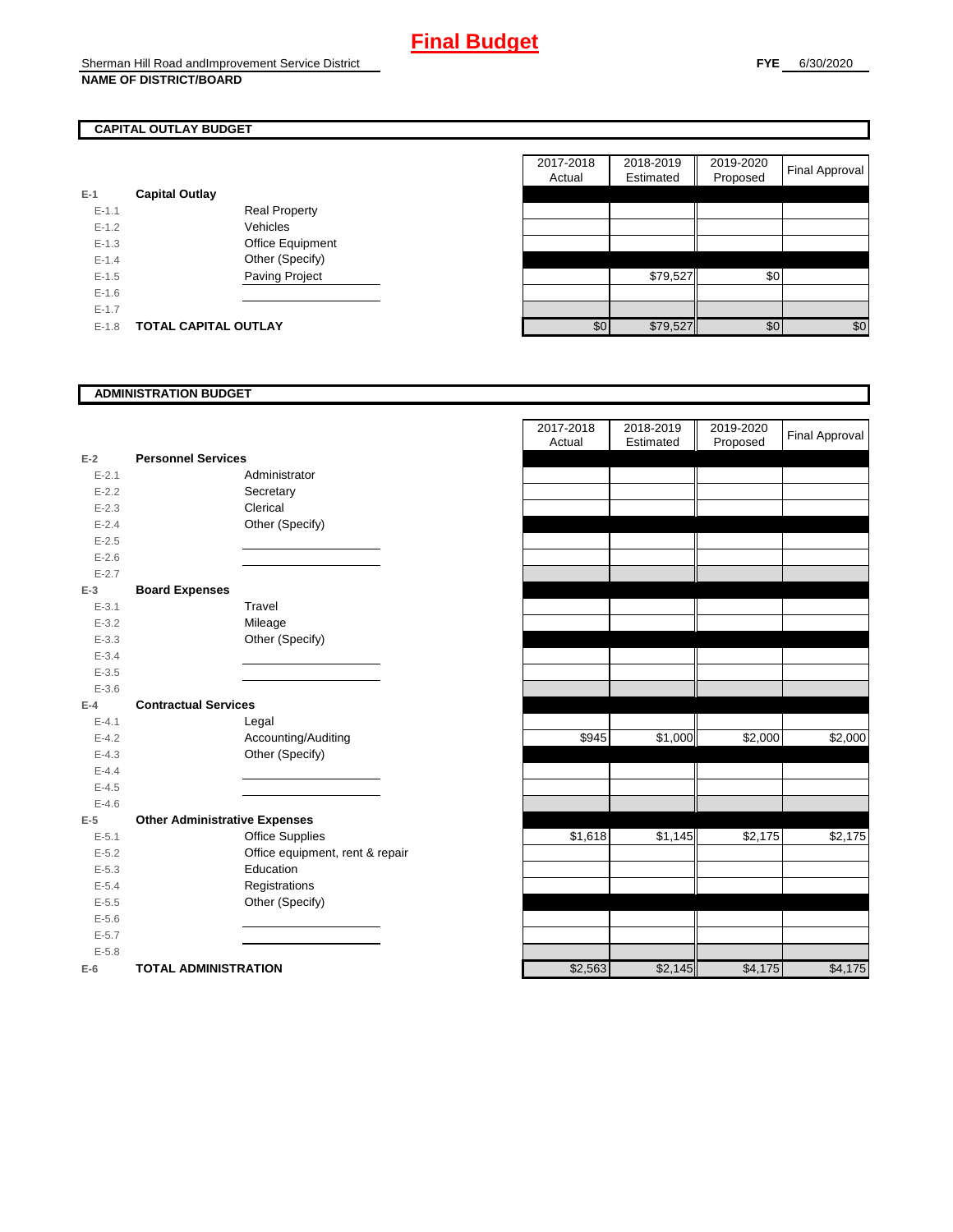# **Final Budget**

Sherman Hill Road andImprovement Service District

### **OPERATIONS BUDGET**

|           |                                        | nuuai    | Louriated | r iupuseu |
|-----------|----------------------------------------|----------|-----------|-----------|
| $E-7$     | <b>Personnel Services</b>              |          |           |           |
| $E - 7.1$ | Wages--Operations                      |          |           |           |
| $E - 7.2$ | Service Contracts                      |          |           |           |
| $E - 7.3$ | Other (Specify)                        |          |           |           |
| $E - 7.4$ |                                        |          |           |           |
| $E - 7.5$ |                                        |          |           |           |
| $E - 7.6$ |                                        |          |           |           |
| $E-8$     | <b>Travel</b>                          |          |           |           |
| $E - 8.1$ | Mileage                                |          |           |           |
| $E - 8.2$ | Other (Specify)                        |          |           |           |
| $E - 8.3$ |                                        |          |           |           |
| $E - 8.4$ |                                        |          |           |           |
| $E - 8.5$ |                                        |          |           |           |
| $E-9$     | <b>Operating supplies (List)</b>       |          |           |           |
| $E - 9.1$ | Road Supplies                          | \$1,389  | \$500     | \$0       |
| $E - 9.2$ |                                        |          |           |           |
| $E - 9.3$ |                                        |          |           |           |
| $E - 9.4$ |                                        |          |           |           |
| $E - 9.5$ |                                        |          |           |           |
| $E-10$    | <b>Program Services (List)</b>         |          |           |           |
| $E-10.1$  | Road Maintenance                       | \$15,693 | \$7,915   | \$23,000  |
| $E-10.2$  |                                        |          |           |           |
| $E-10.3$  |                                        |          |           |           |
| $E-10.4$  |                                        |          |           |           |
| $E-10.5$  |                                        |          |           |           |
| $E-11$    | <b>Contractual Arrangements (List)</b> |          |           |           |
| $E-11.1$  | Snow Removal                           | \$285    | \$800     | \$1,500   |
| $E-11.2$  | Mowing                                 | \$950    | \$1,149   | \$950     |
| $E-11.3$  |                                        |          |           |           |
| $E-11.4$  |                                        |          |           |           |
| $E-11.5$  |                                        |          |           |           |
| $E-12$    | <b>Other operations (Specify)</b>      |          |           |           |
| $E-12.1$  |                                        |          |           |           |
| $E-12.2$  |                                        |          |           |           |
| $E-12.3$  |                                        |          |           |           |
| $E-12.4$  |                                        |          |           |           |
| $E-12.5$  |                                        |          |           |           |
| $E-13$    | <b>TOTAL OPERATIONS</b>                | \$18,317 | \$10,364  | \$25,450  |

|                |                                        | 2017-2018 | 2018-2019            | 2019-2020 |                       |
|----------------|----------------------------------------|-----------|----------------------|-----------|-----------------------|
|                |                                        | Actual    | Estimated            | Proposed  | <b>Final Approval</b> |
| $\overline{7}$ | <b>Personnel Services</b>              |           |                      |           |                       |
| $E - 7.1$      | Wages--Operations                      |           |                      |           |                       |
| $E - 7.2$      | Service Contracts                      |           |                      |           |                       |
| $E - 7.3$      | Other (Specify)                        |           |                      |           |                       |
| $E - 7.4$      |                                        |           |                      |           |                       |
| $E - 7.5$      |                                        |           |                      |           |                       |
| $E - 7.6$      |                                        |           |                      |           |                       |
| 8              | <b>Travel</b>                          |           |                      |           |                       |
| $E-8.1$        | Mileage                                |           |                      |           |                       |
| $E-8.2$        | Other (Specify)                        |           |                      |           |                       |
| $E-8.3$        |                                        |           |                      |           |                       |
| $E - 8.4$      |                                        |           |                      |           |                       |
| $E - 8.5$      |                                        |           |                      |           |                       |
| 9              | <b>Operating supplies (List)</b>       |           |                      |           |                       |
| $E-9.1$        | Road Supplies                          | \$1,389   | \$500                | \$0       |                       |
| $E - 9.2$      |                                        |           |                      |           |                       |
| $E - 9.3$      |                                        |           |                      |           |                       |
| $E - 9.4$      |                                        |           |                      |           |                       |
| $E-9.5$        |                                        |           |                      |           |                       |
| 10             | <b>Program Services (List)</b>         |           |                      |           |                       |
| $E-10.1$       | Road Maintenance                       | \$15,693  | \$7,915              | \$23,000  | \$23,000              |
| $E-10.2$       |                                        |           |                      |           |                       |
| $E-10.3$       |                                        |           |                      |           |                       |
| $E-10.4$       |                                        |           |                      |           |                       |
| $E-10.5$       |                                        |           |                      |           |                       |
| $-11$          | <b>Contractual Arrangements (List)</b> |           |                      |           |                       |
| $E-11.1$       | Snow Removal                           | \$285     | \$800                | \$1,500   | \$1,500               |
| $E-11.2$       | Mowing                                 | \$950     | $\overline{\$1,149}$ | \$950     | \$950                 |
| $E-11.3$       |                                        |           |                      |           |                       |
| $E-11.4$       |                                        |           |                      |           |                       |
| $E-11.5$       |                                        |           |                      |           |                       |
| 12             | <b>Other operations (Specify)</b>      |           |                      |           |                       |
| $E-12.1$       |                                        |           |                      |           |                       |
| $E-12.2$       |                                        |           |                      |           |                       |
| $E-12.3$       |                                        |           |                      |           |                       |
| $E-12.4$       |                                        |           |                      |           |                       |
| $E-12.5$       |                                        |           |                      |           |                       |
| $13 -$         | TOTAL OPERATIONS                       | \$18.317  | \$10,364             | \$25450   | \$25,450              |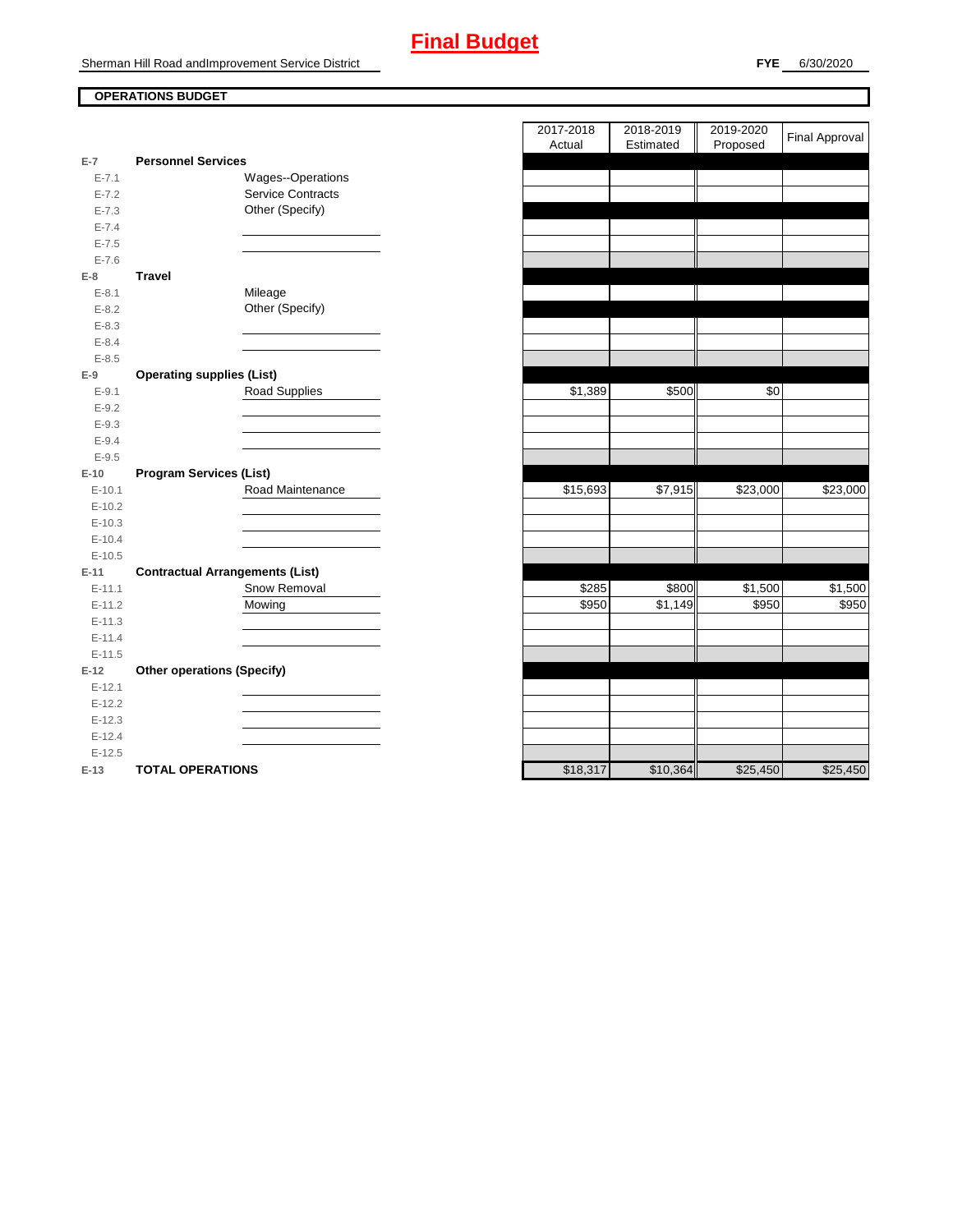# **Final Budget**

Sherman Hill Road andImprovement Service District

### **INDIRECT COSTS BUDGET**

|          |                              | Actual | Estimated | Proposed | . .   |
|----------|------------------------------|--------|-----------|----------|-------|
| $E-14$   | <b>Insurance</b>             |        |           |          |       |
| $E-14.1$ | Liability                    | \$500  | \$500     | \$500    | \$500 |
| $E-14.2$ | Buildings and vehicles       |        |           |          |       |
| $E-14.3$ | Equipment                    |        |           |          |       |
| $E-14.4$ | Other (Specify)              |        |           |          |       |
| $E-14.5$ | Bonding-Treasurer            | \$100  | \$100     | \$100    | \$100 |
| $E-14.6$ |                              |        |           |          |       |
| $E-14.7$ |                              |        |           |          |       |
| $E-15$   | Indirect payroll costs:      |        |           |          |       |
| $E-15.1$ | FICA (Social Security) taxes |        |           |          |       |
| $E-15.2$ | <b>Workers Compensation</b>  |        |           |          |       |
| $E-15.3$ | <b>Unemployment Taxes</b>    |        |           |          |       |
| $E-15.4$ | Retirement                   |        |           |          |       |
| $E-15.5$ | Health Insurance             |        |           |          |       |
| $E-15.6$ | Other (Specify)              |        |           |          |       |
| $E-15.7$ |                              |        |           |          |       |
| $E-15.8$ |                              |        |           |          |       |
| $E-15.9$ |                              |        |           |          |       |
| $E-17$   | <b>TOTAL INDIRECT COSTS</b>  | \$600  | \$600     | \$600    | \$600 |

| 2017-2018<br>Actual | 2018-2019<br>Estimated | 2019-2020<br>Proposed | Final Approval |
|---------------------|------------------------|-----------------------|----------------|
|                     |                        |                       |                |
| \$500               | \$500                  | \$500                 | \$500          |
|                     |                        |                       |                |
|                     |                        |                       |                |
|                     |                        |                       |                |
| \$100               | \$100                  | \$100                 | \$100          |
|                     |                        |                       |                |
|                     |                        |                       |                |
|                     |                        |                       |                |
|                     |                        |                       |                |
|                     |                        |                       |                |
|                     |                        |                       |                |
|                     |                        |                       |                |
|                     |                        |                       |                |
|                     |                        |                       |                |
|                     |                        |                       |                |
|                     |                        |                       |                |
|                     |                        |                       |                |
|                     |                        |                       |                |
| \$600               | \$600                  | \$600                 | \$600          |

### **DEBT SERVICE BUDGET**

|         |                           | 2017-2018 | 2018-2019 | 2019-2020 |                |
|---------|---------------------------|-----------|-----------|-----------|----------------|
|         |                           | Actual    | Estimated | Proposed  | Final Approval |
| $D-1$   | <b>Debt Service</b>       |           |           |           |                |
| $D-1.1$ | Principal                 | \$12,820  | \$14.392  | \$15,255  | \$15,255       |
| $D-1.2$ | Interest                  | \$6,361   | \$4,789   | \$3,926   | \$3,926        |
| $D-1.3$ | Fees                      |           |           |           |                |
| $D-2$   | <b>TOTAL DEBT SERVICE</b> | \$19,181  | \$19,181  | \$19,181  | \$19,181       |